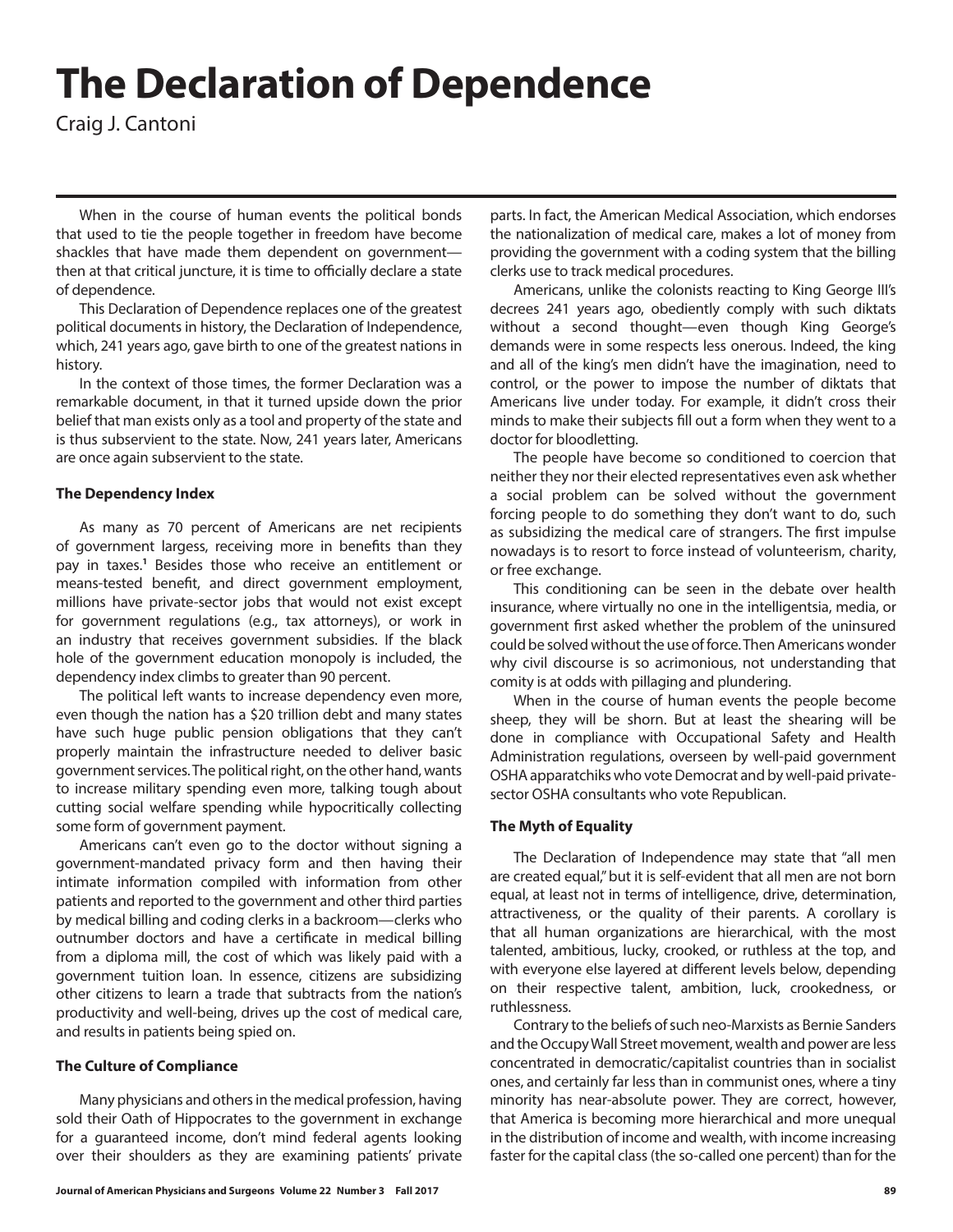working class, because those with capital get returns on their investments that are higher than the returns on labor. But the neo-Marxists don't acknowledge their own role in causing this to happen—specifically, their tax, regulatory, social welfare, and immigration policies, which are hollowing out the middle class and making it difficult for middle-income people to acquire capital and move up.

Or, maybe this is exactly what the neo-Marxists want; that is, a two-class society without a thriving middle class. After all, with a two-class society, the likes of Bernie Sanders would be in the ruling class at the top, and everyone else would be in a homogeneously poor and dependent class below, just as it was in the Soviet Union and Red China—and just as it is developing in Venezuela today.**<sup>2</sup>**

America is well on the way to this socialist "nirvana." The ruling class consists of those with government sinecures and pensions, as well as those in the private sector with government contracts, or government protections from competition, or government subsidies, or lucrative jobs created by the regulatory state, or financial windfalls bestowed on them by the Federal Reserve and U.S. Treasury. The evidence can be seen in the wealth in the imperial city of Washington, D.C., which stands in stark contrast to the declining fortunes in the hinterlands.

The numbers on the growth of government are just as stark, although you won't see the numbers in mainstream media. For example, in 1941, there was one government employee at the federal, state, and local levels for every 27.7 citizens. Today, the ratio is one for every 14.6 citizens.**<sup>3</sup>** If the ratio of government employees had kept pace with population growth since 1941 instead of exceeding it, there would be 10 million fewer government employees today. (Note: These figures do not include the private-sector workers who are de facto government workers because they hold jobs outsourced by the government to the private sector.)

Keep in mind that the 10 million excess employees receive compensation (pay, benefits, pensions, and time off) that is about 40 percent higher, on average, than the compensation of their private-sector counterparts. In addition, they have job security not found in the private sector. Equal pay for equal work is the law of the land, but not for government workers.**<sup>4</sup>**

All levels of government now consume nearly 50 percent of national income, vs. about 12 percent prior to 1930. Unlike businesses that operate in a relatively free market, where survival depends on doing more with less, government not only survives but thrives by doing less with more.

#### **The Entitlement Mentality**

As the social administrative state has grown, the American populace has been transformed from self-reliance to dependency, and from there to entitlement.

The prevailing entitlement mentality can be seen all around us, even in parking lots, of all places; and in particular, parking places for the handicapped. Most of the spaces are used by ambulatory Americans who are quite able to walk another 100 feet to a store from a regular parking space, but simply choose not to. This is because the spaces for the handicapped are considered a right by those who park in them, whether they are liberals who drive a Prius with a "Coexist" sticker on the bumper, or conservatives who drive a mammoth truck with an "NRA" sticker on the bumper. Many of the faux-disabled are morbidly obese and could benefit from parking at the far end of a lot and walking the extra distance.

If you think it's hyperbolic to say that many Americans consider it a right to park in a handicap-parking spot, then run for public office and see what happens if you suggest that the spaces be restricted to the wheelchair-bound, which was their original purpose.

It's a short mental leap from thinking that a handicap-parking space is a right, to thinking that it is a right to get medical care or other needed service at someone else's expense.

Of course the Founders had different ideas about rights, as expressed in the Declaration of Independence, Constitution, and Bill of Rights. That some of them were slave owners and men of wealth and privilege made their intellectual feat even more remarkable, for as they were well aware, their ideas would lead to the empowerment of the common man and lay bare the contradiction of slavery and the taking of native lands. George Washington manumitted his slaves; he provided life-long support for the older ones, and funded training for younger ones to learn trades to make them free and self-supporting.

Something else can be seen in parking lots in every part of town: expensive cars and trucks loaded with gadgets galore. Americans spend more on vehicles than on medical care/ insurance, yet think they have a right to drive a status symbol while sending the bill for their medical care to their neighbors. It's a similar story with tuition loans, which, on average, are about \$30,000, or about the same amount as the average car loan. How is it fair to own luxuries while asking others to subsidize your health insurance or forgive your tuition loan?

And how is it fair to live in an unhealthful way while advocating that others pay for the results? Why don't today's churches, schools, media, politicians, and philosophers make this point, instead of defining fairness as collectivism and redistribution, with no expectation of personal responsibility in return?

Envy is the driving force behind such thinking. Envy is such a strong influence on human action that, as behavioral experiments have shown, most people would prefer that everyone be equally poor than everyone be wealthier if this means that some people will be wealthier than others.

Envy is particularly disastrous for society when it is coupled with a lack of self-control. Success depends on the ability to say "no" to immediate gratification and to save and invest the fruits of one's labor for self-improvement, a rainy day, a medical emergency, and old age.

Self-control has plummeted in society as immediate gratification has been encouraged by the government, business, and permissive parents. Easy credit, easy money, a constant bombardment of advertisements on television and the internet, and depraved entertainment from Hollywood have had a terrible effect on society. Indebtedness, obesity, single-parent families, and drug overdoses have all sharply risen, with overdose deaths reaching epidemic levels, especially from opioids and fentanyl imported from China.

Few people see the irony of China exporting fentanyl to the West, because few people study history and know that Great Britain had sent opium to China, resulting in scores of Chinese spending their days in a stupor in opium dens, and provoking what became known as the Opium Wars.**<sup>5</sup>**

Other lessons of history, such as the fate of overextended